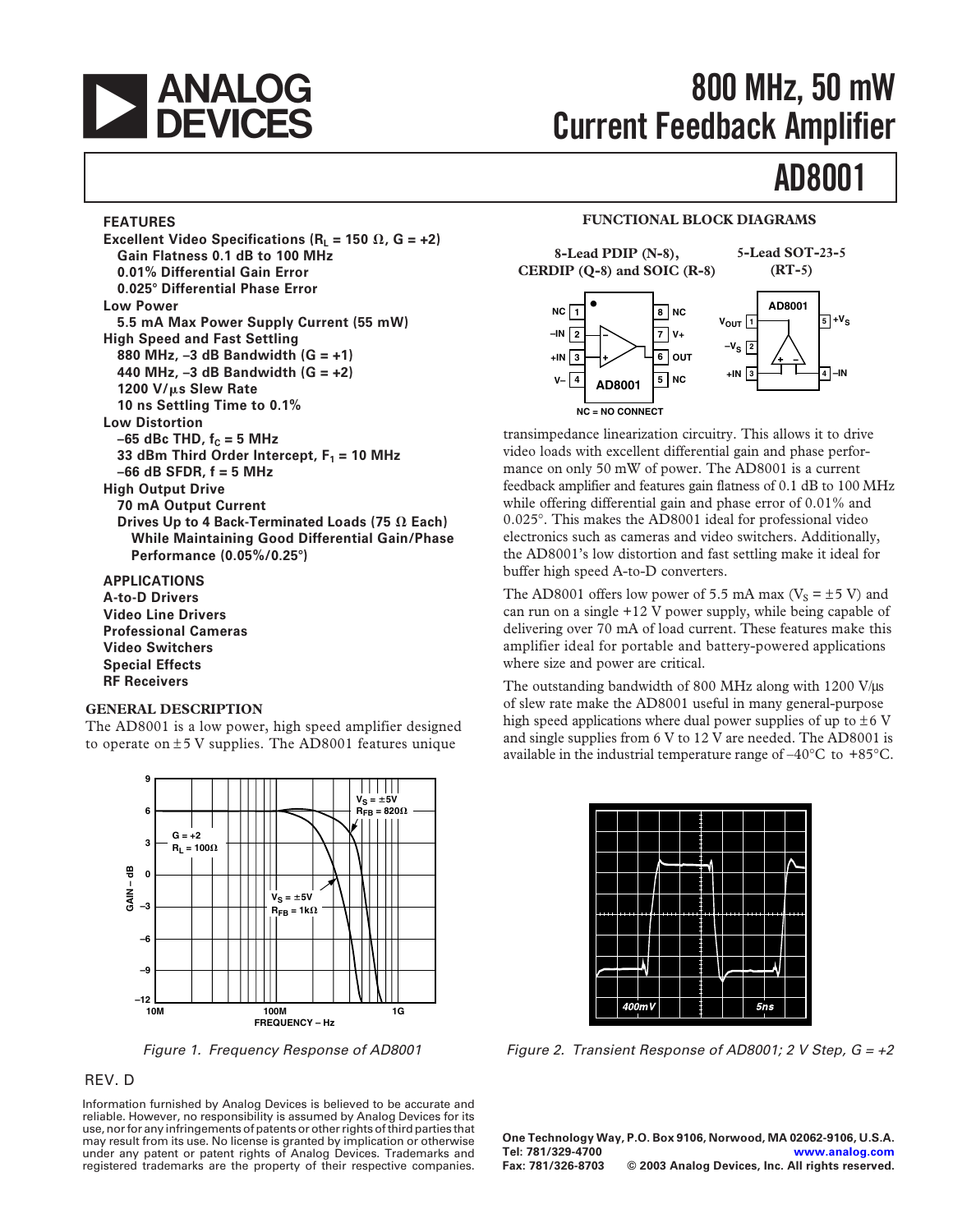# $\bf{AD8001-}$ **SPECIFICATIONS** (@ T<sub>A</sub> = + 25°C, V<sub>S</sub> = ±5 V, R<sub>L</sub> = 100  $\Omega$ , unless otherwise noted.)

| Model                                                                                                                                                                                                                                |                                      | <b>Conditions</b>                                                                                                                                                                                                                                                                                          | Min                                    | <b>Typ</b>                                                      | <b>Max</b>                          | Unit                                                                                                         |
|--------------------------------------------------------------------------------------------------------------------------------------------------------------------------------------------------------------------------------------|--------------------------------------|------------------------------------------------------------------------------------------------------------------------------------------------------------------------------------------------------------------------------------------------------------------------------------------------------------|----------------------------------------|-----------------------------------------------------------------|-------------------------------------|--------------------------------------------------------------------------------------------------------------|
| DYNAMIC PERFORMANCE<br>-3 dB Small Signal Bandwidth,<br>Bandwidth for 0.1 dB Flatness                                                                                                                                                | N Package<br>R Package<br>RT Package | G = +2, < 0.1 dB Peaking, $R_F$ = 750 $\Omega$<br>$G = +1$ , < 1 dB Peaking, $R_F = 1$ k $\Omega$<br>G = +2, < 0.1 dB Peaking, $R_F$ = 681 $\Omega$<br>$G = +1$ , < 0.1 dB Peaking, $R_F = 845 \Omega$<br>G = +2, < 0.1 dB Peaking, $R_F$ = 768 $\Omega$<br>G = +1, < 0.1 dB Peaking, $R_F = 1$ k $\Omega$ | 350<br>650<br>350<br>575<br>300<br>575 | 440<br>880<br>440<br>715<br>380<br>795                          |                                     | MHz<br>MHz<br>MHz<br>MHz<br>MHz<br>MHz                                                                       |
| Slew Rate<br>Settling Time to 0.1%<br>Rise and Fall Time                                                                                                                                                                             | N Package<br>R Package<br>RT Package | $G = +2$ , $R_F = 750 \Omega$<br>$G = +2$ , $R_F = 681 \Omega$<br>$G = +2$ , $R_F = 768 \Omega$<br>$G = +2$ , $V_Q = 2 V$ Step<br>$G = -1$ , $VO = 2 V$ Step<br>$G = -1$ , $V_O = 2 V$ Step<br>$G = +2$ , $V_Q = 2 V$ Step, $R_F = 649 \Omega$                                                             | 85<br>100<br>120<br>800<br>960         | 110<br>125<br>145<br>1000<br>1200<br>10<br>1.4                  |                                     | <b>MHz</b><br>MHz<br>MHz<br>$V/\mu s$<br>$V/\mu s$<br>ns<br>ns                                               |
| NOISE/HARMONIC PERFORMANCE<br><b>Total Harmonic Distortion</b><br>Input Voltage Noise<br>Input Current Noise<br>Differential Gain Error<br>Differential Phase Error<br>Third Order Intercept<br>1 dB Gain Compression<br><b>SFDR</b> |                                      | $f_C = 5 \text{ MHz}, V_O = 2 \text{ V p-p}$<br>$G = +2$ , $R_L = 100 \Omega$<br>$f = 10$ kHz<br>$f = 10$ kHz, $+In$<br>–In<br>NTSC, $G = +2$ , $R_L = 150 \Omega$<br>NTSC, $G = +2$ , $R_L = 150 \Omega$<br>$f = 10$ MHz<br>$f = 10$ MHz<br>$f = 5 MHz$                                                   |                                        | $-65$<br>2.0<br>2.0<br>18<br>0.01<br>0.025<br>33<br>14<br>$-66$ | 0.025<br>0.04                       | dBc<br>$nV/\sqrt{Hz}$<br>$pA/\sqrt{Hz}$<br>$pA/\sqrt{Hz}$<br>$\frac{0}{0}$<br>Degree<br>dBm<br>dBm<br>dB     |
| DC PERFORMANCE<br>Input Offset Voltage<br>Offset Drift<br>-Input Bias Current<br>+Input Bias Current<br>Open-Loop Transresistance                                                                                                    |                                      | $TMIN-TMAX$<br>$TMIN - TMAX$<br>$TMIN-TMAX$<br>$V_0 = \pm 2.5$ V<br>$TMIN-TMAX$                                                                                                                                                                                                                            | 250<br>175                             | 2.0<br>2.0<br>10<br>5.0<br>3.0<br>900                           | 5.5<br>9.0<br>25<br>35<br>6.0<br>10 | mV<br>mV<br>$\mu$ V/°C<br>$\pm \mu A$<br>$\pm \mu A$<br>$\pm \mu A$<br>$\pm \mu A$<br>$k\Omega$<br>$k\Omega$ |
| INPUT CHARACTERISTICS<br>Input Resistance<br>Input Capacitance<br>Input Common-Mode Voltage Range<br>Common-Mode Rejection Ratio<br>Offset Voltage<br>-Input Current<br>+Input Current                                               |                                      | $+$ Input<br>$-I$ nput<br>$+$ Input<br>$V_{CM} = \pm 2.5 V$<br>$V_{CM}$ = ±2.5 V, $T_{MIN}$ - $T_{MAX}$<br>$V_{CM}$ = ±2.5 V, $T_{MIN}$ - $T_{MAX}$                                                                                                                                                        | 50                                     | 10<br>50<br>1.5<br>3.2<br>54<br>0.3<br>0.2                      | 1.0<br>0.7                          | $M\Omega$<br>Ω<br>pF<br>$\pm V$<br>dB<br>$\mu$ A/V<br>$\mu A/V$                                              |
| OUTPUT CHARACTERISTICS<br>Output Voltage Swing<br>Output Current<br>Short Circuit Current                                                                                                                                            |                                      | $R_L = 150 \Omega$<br>$R_L$ = 37.5 $\Omega$                                                                                                                                                                                                                                                                | 2.7<br>50<br>85                        | 3.1<br>70<br>110                                                |                                     | $\pm V$<br>mA<br>mA                                                                                          |
| <b>POWER SUPPLY</b><br><b>Operating Range</b><br>Quiescent Current<br>Power Supply Rejection Ratio<br>-Input Current<br>+Input Current                                                                                               |                                      | $TMIN-TMAX$<br>$+V_s = +4 V$ to $+6 V, -V_s = -5 V$<br>$-V_s = -4 V$ to $-6 V$ , $+V_s = +5 V$<br>$T_{MIN}$ $T_{MAX}$<br>$TMIN-TMAX$                                                                                                                                                                       | ±3.0<br>60<br>50                       | 5.0<br>75<br>56<br>0.5<br>0.1                                   | $\pm 6.0$<br>5.5<br>2.5<br>0.5      | V<br>mA<br>dB<br>dB<br>$\mu A/V$<br>μA/V                                                                     |

Specifications subject to change without notice.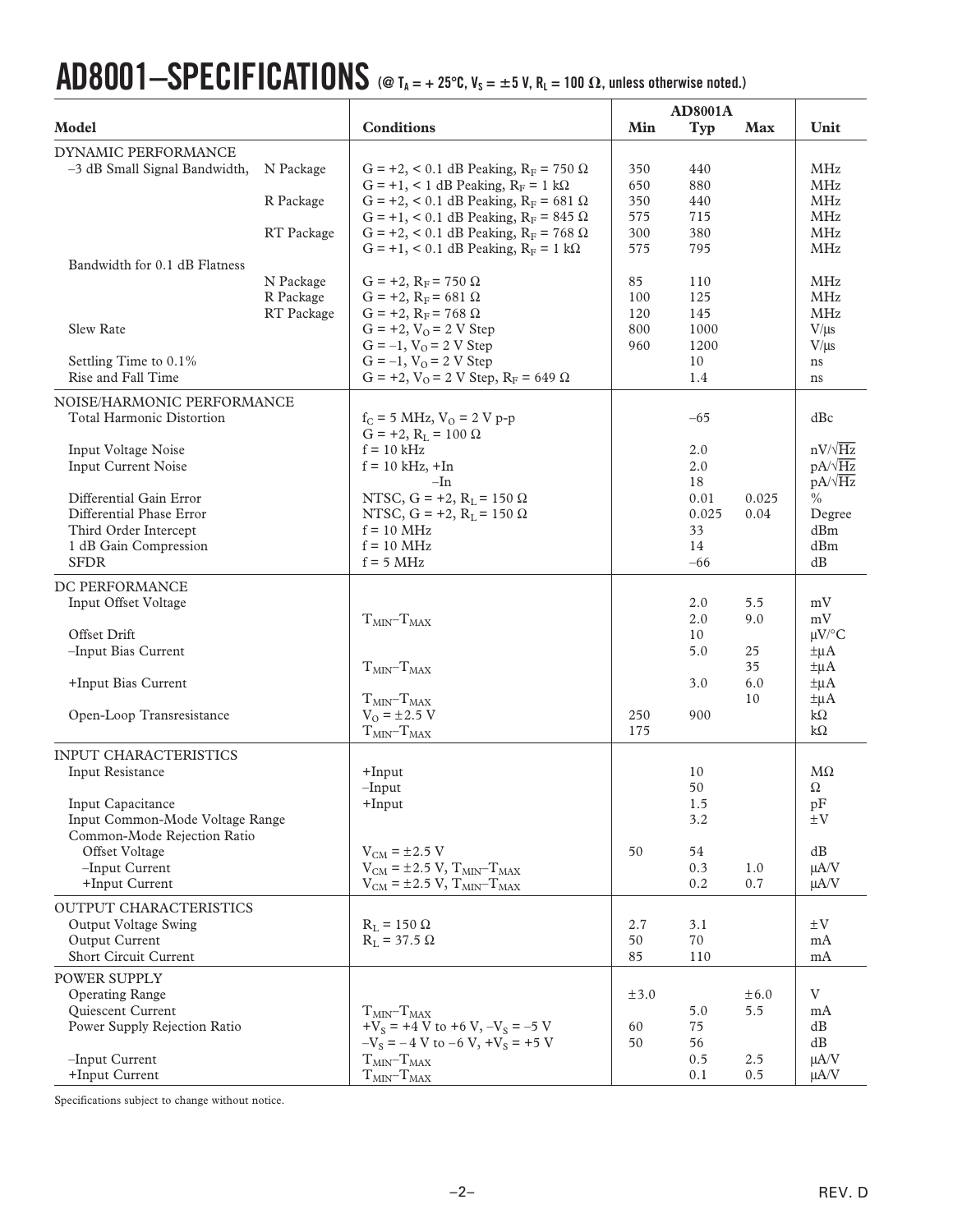### **ABSOLUTE MAXIMUM RATINGS<sup>1</sup>**

| Internal Power Dissipation @ $25^{\circ}C^2$                                              |
|-------------------------------------------------------------------------------------------|
|                                                                                           |
|                                                                                           |
|                                                                                           |
|                                                                                           |
| Input Voltage (Common Mode) $\dots \dots \dots \dots \dots \dots \dots \dots$             |
| Differential Input Voltage $\dots\dots\dots\dots\dots\dots\dots\dots\dots\dots\dots\dots$ |
| Output Short Circuit Duration                                                             |

. . . . . . . . . . . . . . . . . . . . . . Observe Power Derating Curves Storage Temperature Range N, R . . . . . . . . . –65°C to +125°C Operating Temperature Range (A Grade) . . . –40°C to +85°C Lead Temperature Range (Soldering 10 sec) . . . . . . . . . 300°C

#### NOTES

<sup>1</sup>Stresses above those listed under Absolute Maximum Ratings may cause permanent damage to the device. This is a stress rating only; functional operation of the device at these or any other conditions above those indicated in the operational section of this specification is not implied. Exposure to absolute maximum rating conditions for extended periods may affect device reliability.

2 Specification is for device in free air:

8-Lead PDIP Package:  $\theta_{JA} = 90^{\circ}$ C/W

- 8-Lead SOIC Package:  $\dot{\theta}_{IA} = 155^{\circ}$ C/W
- 8-Lead CERDIP Package:  $θ<sub>JA</sub> = 110°C/W$ 5-Lead SOT-23-5 Package:  $\theta_{IA} = 260^{\circ}$ C/W

### **MAXIMUM POWER DISSIPATION**

The maximum power that can be safely dissipated by the AD8001 is limited by the associated rise in junction temperature. The maximum safe junction temperature for plastic encapsulated devices is determined by the glass transition temperature of the plastic, approximately 150°C. Exceeding this limit temporarily may cause a shift in parametric performance due to a change in the stresses exerted on the die by the package. Exceeding a junction temperature of 175°C for an extended period can result in device failure.

While the AD8001 is internally short circuit protected, this may not be sufficient to guarantee that the maximum junction temperature (150°C) is not exceeded under all conditions. To ensure proper operation, it is necessary to observe the maximum power derating curves.



Figure 3. Plot of Maximum Power Dissipation vs. **Temperature** 

### **ORDERING GUIDE**

| Model                        | <b>Temperature</b><br>Range         | Package<br>Description | Package<br>Option | <b>Branding</b> |
|------------------------------|-------------------------------------|------------------------|-------------------|-----------------|
| AD8001AN                     | $-40^{\circ}$ C to $+85^{\circ}$ C  | 8-Lead PDIP            | $N-8$             |                 |
| AD8001AO                     | $-55^{\circ}$ C to $+125^{\circ}$ C | 8-Lead CERDIP          | $Q-8$             |                 |
| AD8001AR                     | $-40^{\circ}$ C to $+85^{\circ}$ C  | 8-Lead SOIC            | $R-8$             |                 |
| AD8001AR-REEL                | $-40^{\circ}$ C to $+85^{\circ}$ C  | 13" Tape and REEL      | $R-8$             |                 |
| AD8001AR-REEL7               | $-40^{\circ}$ C to $+85^{\circ}$ C  | 7" Tape and REEL       | $R-8$             |                 |
| AD8001ART-REEL               | $-40^{\circ}$ C to $+85^{\circ}$ C  | 13" Tape and REEL      | $RT-5$            | <b>HEA</b>      |
| AD8001ART-REEL7              | $-40^{\circ}$ C to $+85^{\circ}$ C  | 7" Tape and REEL       | $RT-5$            | <b>HEA</b>      |
| AD8001ACHIPS                 | $-40^{\circ}$ C to $+85^{\circ}$ C  | Die Form               |                   |                 |
| 5962-9459301MPA <sup>*</sup> | $-55^{\circ}$ C to $+125^{\circ}$ C | 8-Lead CERDIP          | $Q-8$             |                 |

\* Standard Military Drawing Device.

#### **CAUTION**

ESD (electrostatic discharge) sensitive device. Electrostatic charges as high as 4000 V readily accumulate on the human body and test equipment and can discharge without detection. Although the AD8001 features proprietary ESD protection circuitry, permanent damage may occur on devices subjected to high energy electrostatic discharges. Therefore, proper ESD precautions are recommended to avoid performance degradation or loss of functionality.

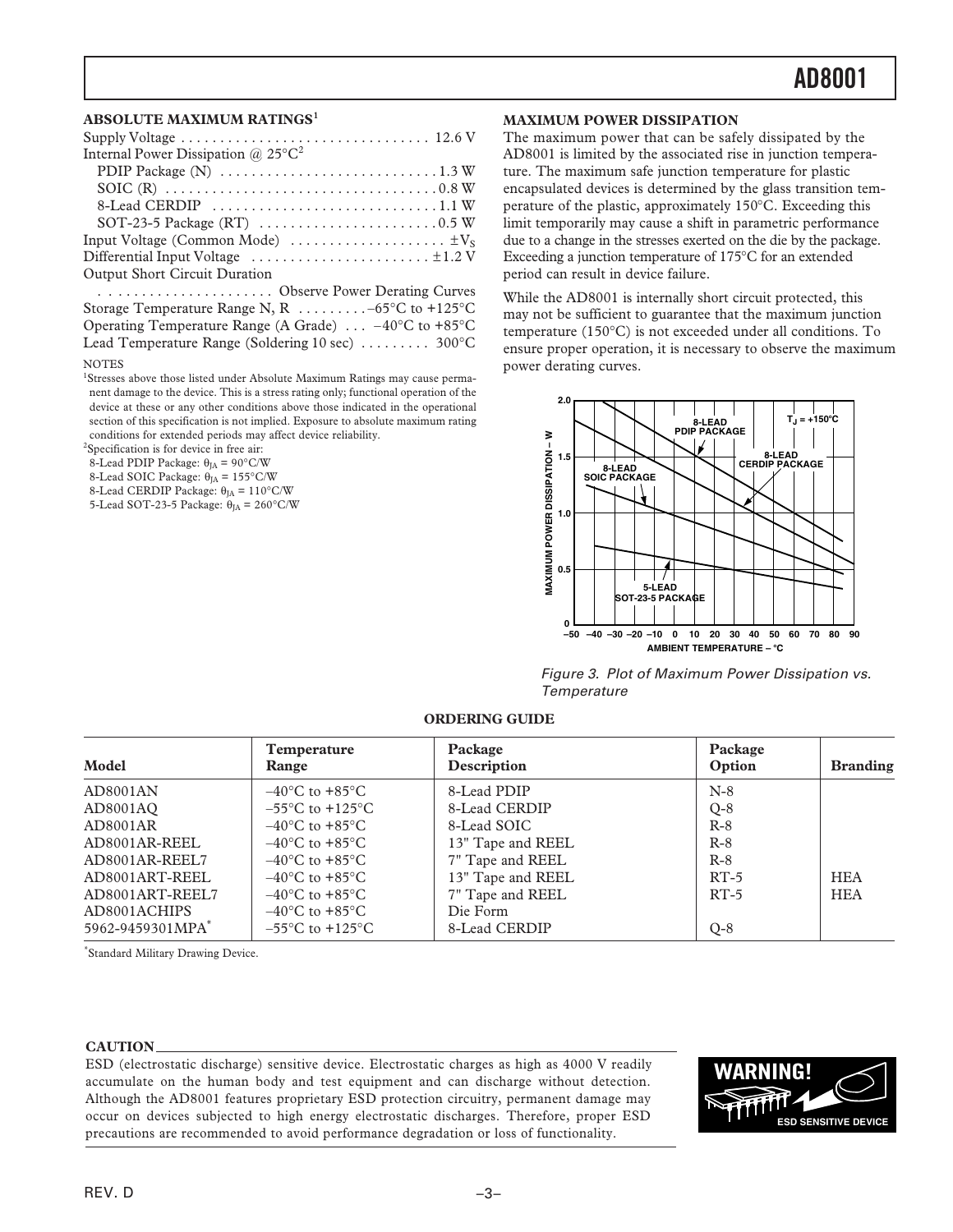## **AD8001 –Typical Performance Characteristics**



TPC 1. Test Circuit, Gain =  $+2$ 



TPC 2. 1 V Step Response,  $G = +2$ 

| 100 |                     | n<br>$\sim$ | п |  | ×<br>$^{\circ}$<br>۰ | $^{\circ}$<br>$\sim$ | ۰<br>×<br>٠<br>٠ | ۰<br>÷<br>٠ |  |
|-----|---------------------|-------------|---|--|----------------------|----------------------|------------------|-------------|--|
| 90  |                     |             |   |  |                      |                      |                  |             |  |
|     |                     |             |   |  |                      |                      |                  |             |  |
|     |                     |             |   |  |                      |                      |                  |             |  |
| 10  |                     |             |   |  |                      |                      |                  |             |  |
| 0%  | ٠<br>$\bullet$<br>٠ |             |   |  |                      | ٠<br>п<br>×<br>٠     | v.<br>ò.         |             |  |
|     |                     | 0.5V        |   |  |                      |                      |                  | 5ns         |  |

TPC 3. 2 V Step Response,  $G = +1$ 



TPC 4. 2 V Step Response,  $G = +2$ 



TPC 5. Test Circuit, Gain =  $+1$ 

| 90         | $100 \cdots$ | 0.0.0.0 | 0.000 | <b>COLLECT</b> |           |            |          |                                                      | $\bullet$ $\bullet$ | $\overline{\phantom{a}}$ |
|------------|--------------|---------|-------|----------------|-----------|------------|----------|------------------------------------------------------|---------------------|--------------------------|
|            |              |         |       |                |           |            |          |                                                      |                     |                          |
|            |              |         |       | ----           |           |            |          |                                                      |                     |                          |
|            |              |         |       |                |           |            |          |                                                      |                     |                          |
| 10<br>0% = |              |         | 0.000 | 0.0.0.0        | ۰.<br>000 | 0.00<br>٠. | 000<br>œ | ×<br>$\bullet$ $\bullet$<br>$\overline{\phantom{a}}$ | ساده                |                          |
|            |              |         | 20mV  |                |           |            |          | 2ns                                                  |                     |                          |

TPC 6. 100 mV Step Response,  $G = +1$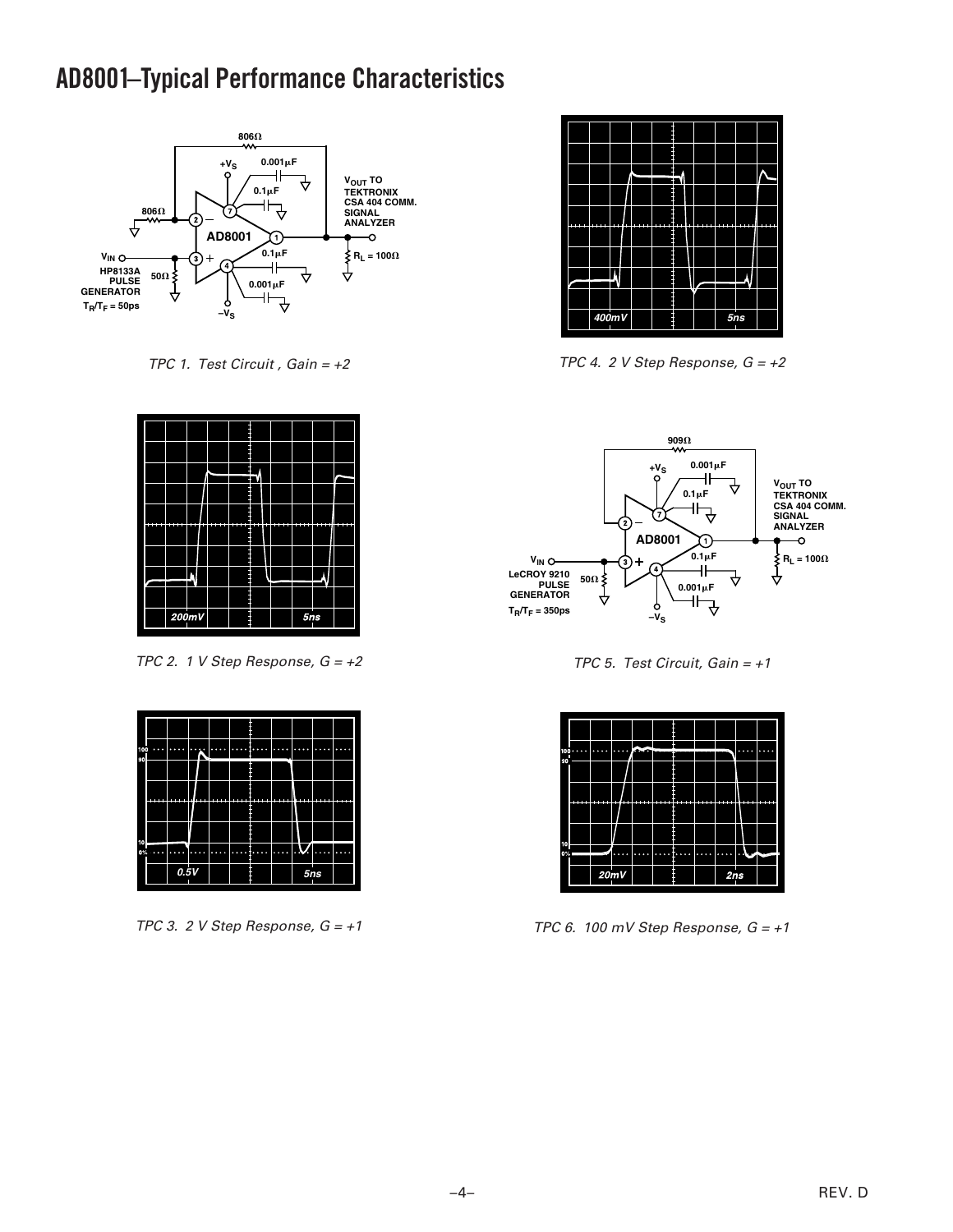

TPC 7. Frequency Response,  $G = +2$ 



TPC 8. 0.1 dB Flatness, R Package (for N Package Add 50  $\Omega$  to  $R_F$ )



TPC 9. Distortion vs. Frequency,  $R_L = 1$  k $\Omega$ 



TPC 10. -3 dB Bandwidth vs.  $R_F$ 



TPC 11. Distortion vs. Frequency,  $R_L = 100 \Omega$ 



TPC 12. Differential Gain and Differential Phase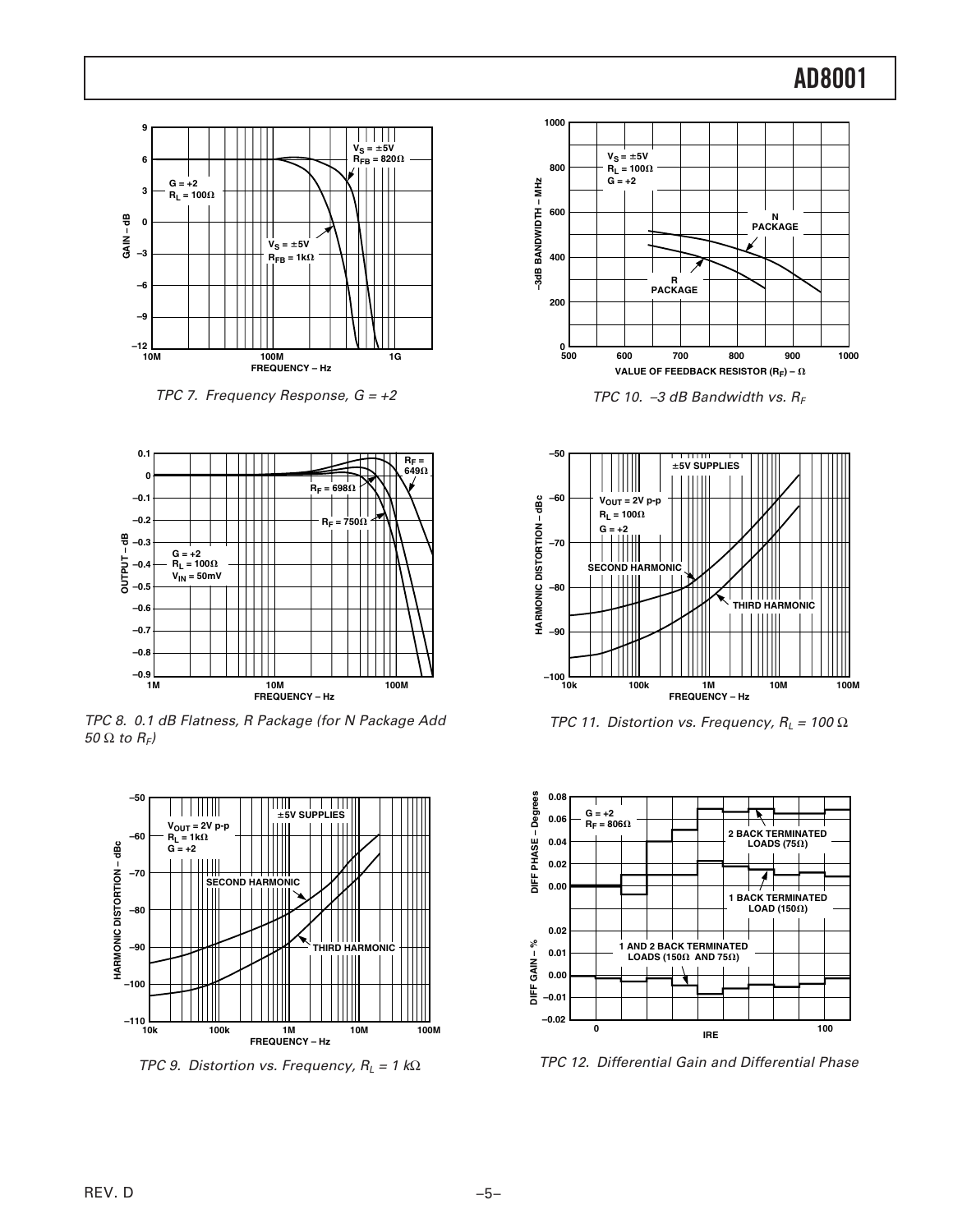

TPC 13. Frequency Response,  $G = +1$ 



TPC 14. Flatness, R Package,  $G = +1$  (for N Package Add 100  $\Omega$  to  $R_F$ )



TPC 15. Distortion vs. Frequency,  $R_L = 1$  k $\Omega$ 



TPC 16. -3 dB Bandwidth vs.  $R_F$ ,  $G = +1$ 



TPC 17. Distortion vs. Frequency,  $R_L = 100 \Omega$ 



TPC 18. Large Signal Frequency Response,  $G = +1$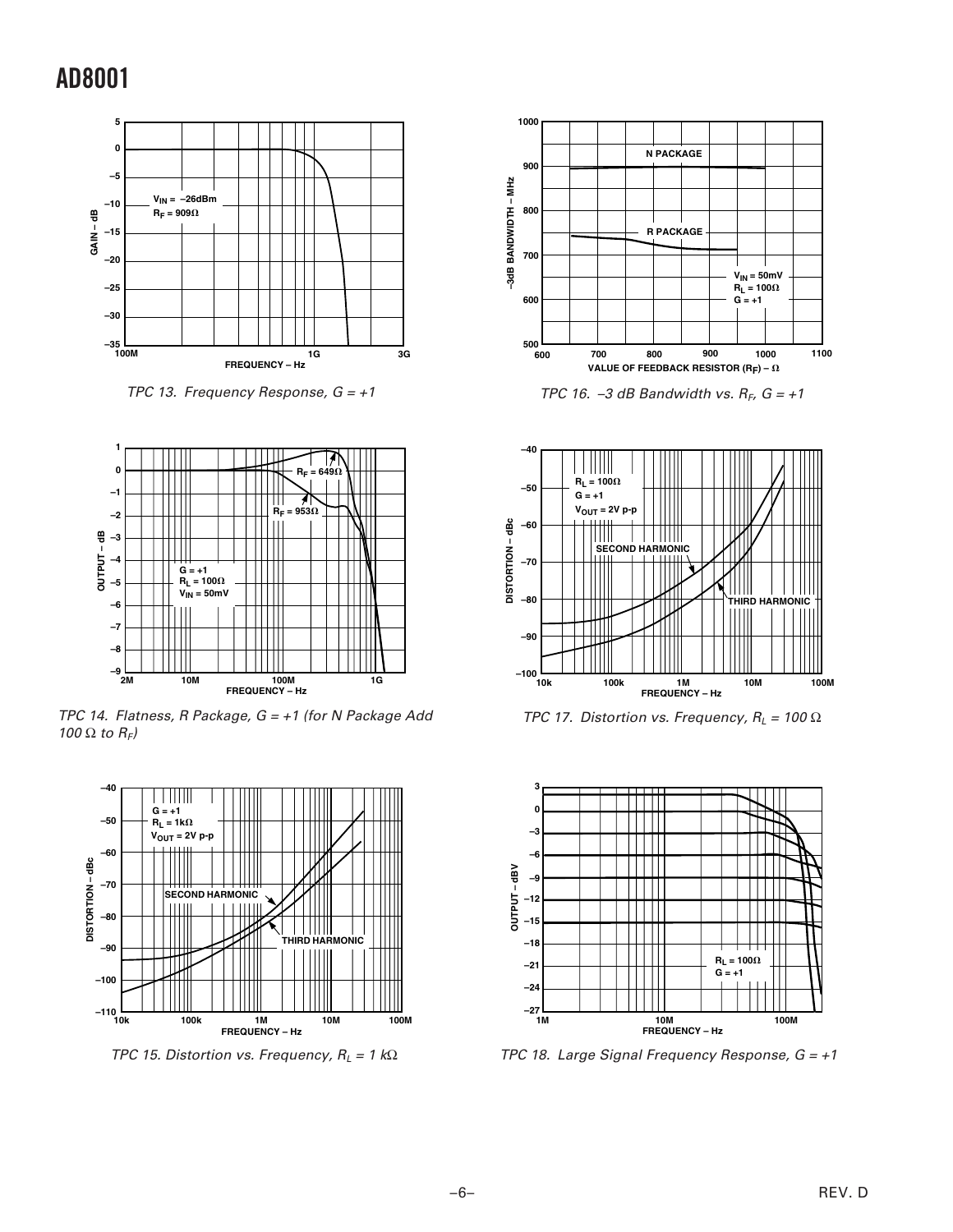

TPC 19. Frequency Response,  $G = +10$ ,  $G = +100$ 



TPC 20. Output Swing vs. Temperature



TPC 21. Input Bias Current vs. Temperature



TPC 22. Input Offset vs. Temperature



TPC 23. Supply Current vs. Temperature



TPC 24. Short Circuit Current vs. Temperature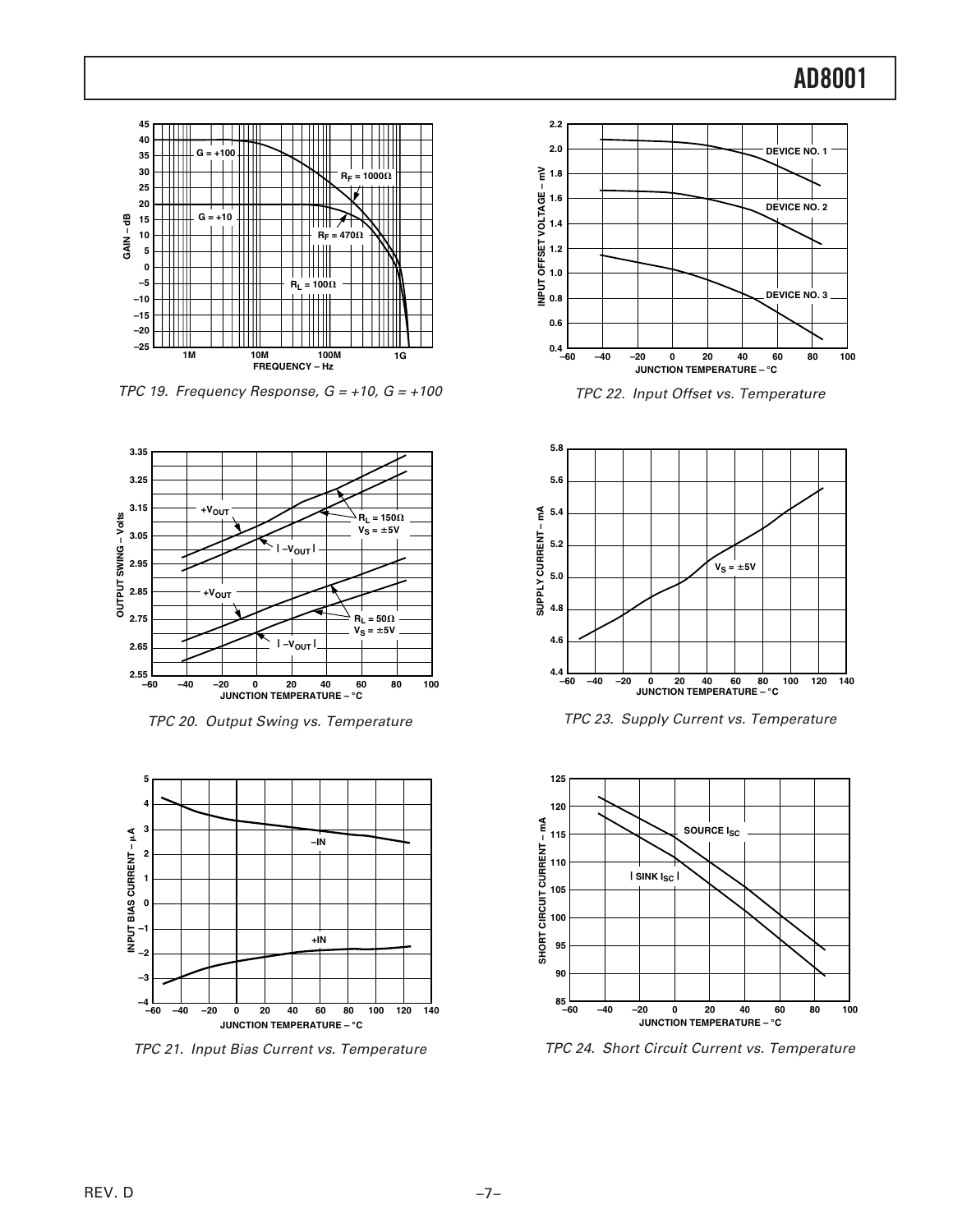

TPC 25. Transresistance vs. Temperature







TPC 27. CMRR vs. Temperature



TPC 28. Output Resistance vs. Frequency



TPC 29. -3 dB Bandwidth vs. Frequency,  $G = -1$ 



TPC 30. PSRR vs. Temperature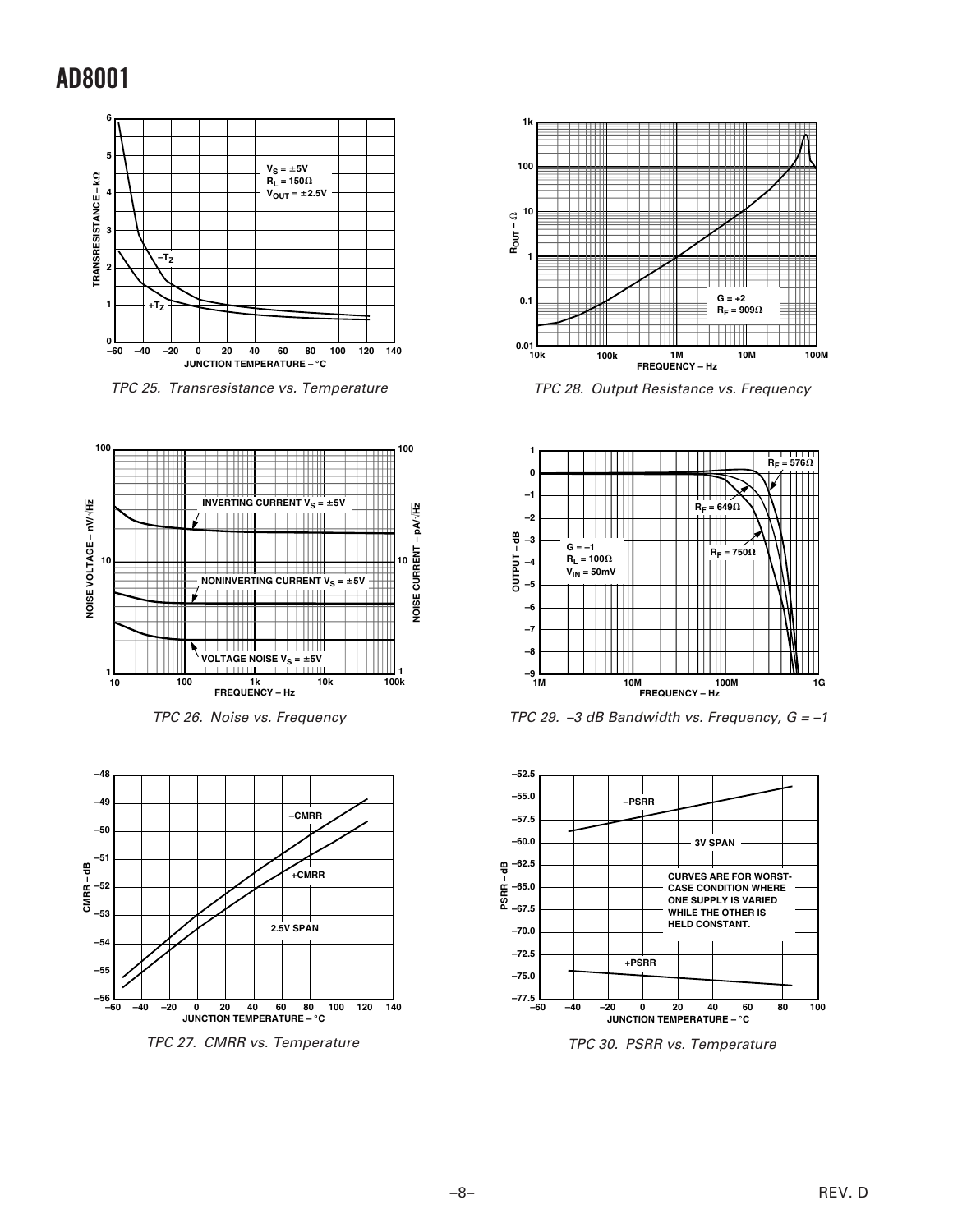

TPC 31. CMRR vs. Frequency



TPC 32.  $-3$  dB Bandwidth vs. Frequency,  $G = -2$ 



TPC 33. 100 mV Step Response,  $G = -1$ 



TPC 34. PSRR vs. Frequency

|  |          |  |  |  | ŗ   |  |
|--|----------|--|--|--|-----|--|
|  |          |  |  |  |     |  |
|  |          |  |  |  |     |  |
|  |          |  |  |  |     |  |
|  | $400$ mV |  |  |  | 5ns |  |

TPC 35. 2 V Step Response,  $G = -1$ 



TPC 36. Input Offset Voltage Distribution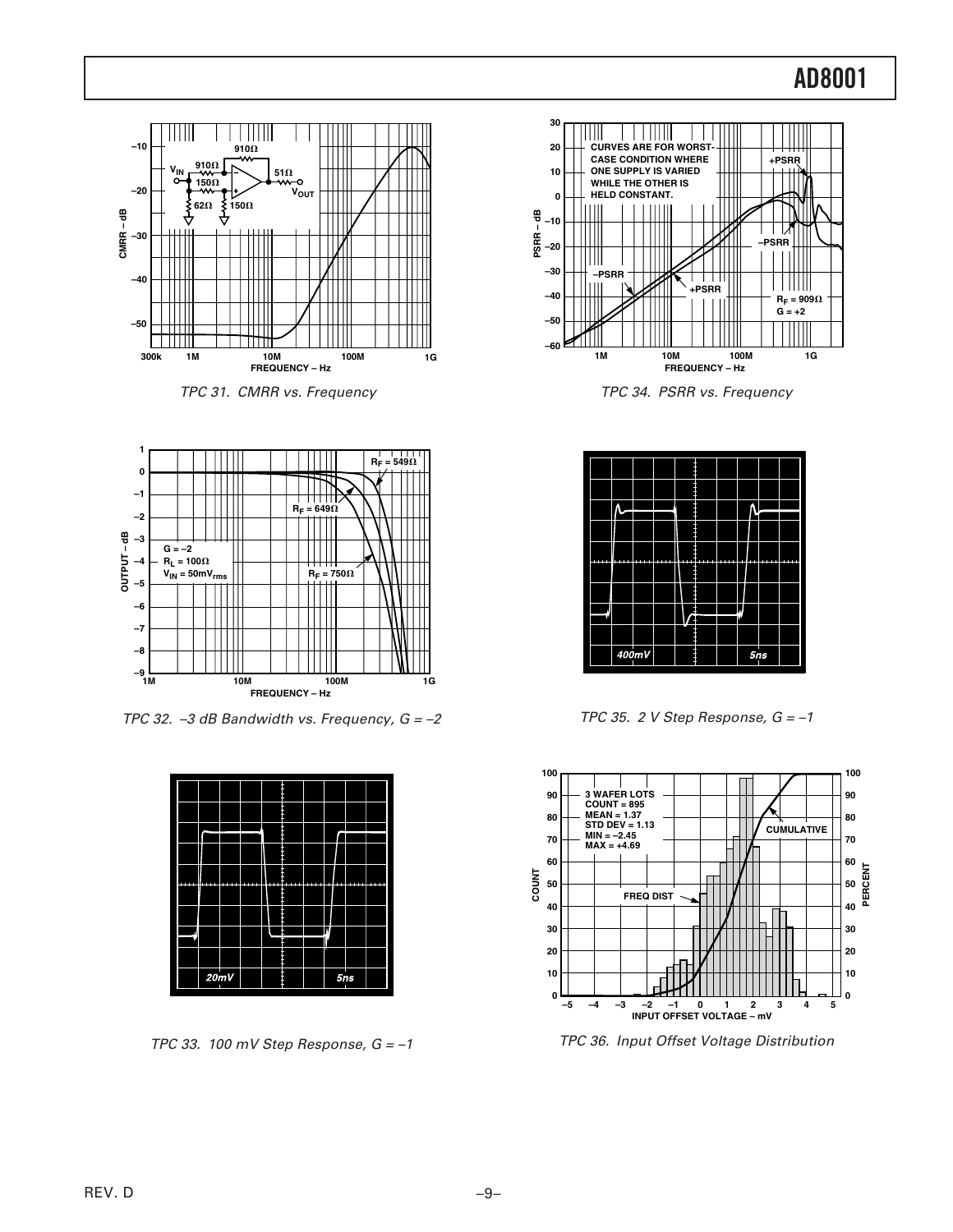### **THEORY OF OPERATION**

A very simple analysis can put the operation of the AD8001, a current feedback amplifier, in familiar terms. Being a current feedback amplifier, the AD8001's open-loop behavior is expressed as transimpedance,  $\Delta V_0 / \Delta L_{IN}$ , or  $T_Z$ . The open-loop transimpedance behaves just as the open-loop voltage gain of a voltage feedback amplifier, that is, it has a large dc value and decreases at roughly 6 dB/octave in frequency.

Since the  $R_{IN}$  is proportional to  $1/g_M$ , the equivalent voltage gain is just  $T_Z \times g_M$ , where the  $g_M$  in question is the transconductance of the input stage. This results in a low open-loop input impedance at the inverting input, a now familiar result. Using this amplifier as a follower with gain, Figure 4, basic analysis yields the following result.





Figure 4. Follower with Gain

Recognizing that  $G \times R_N \ll R1$  for low gains, it can be seen to the first order that bandwidth for this amplifier is independent of gain (G). This simple analysis in conjunction with Figure 5 can, in fact, predict the behavior of the AD8001 over a wide range of conditions.



Figure 5. Transimpedance vs. Frequency

Considering that additional poles contribute excess phase at high frequencies, there is a minimum feedback resistance below which peaking or oscillation may result. This fact is used to determine the optimum feedback resistance,  $R<sub>F</sub>$ . In practice, parasitic capacitance at Pin 2 will also add phase in the feedback loop, so picking an optimum value for  $R<sub>F</sub>$  can be difficult. Figure 6 illustrates this problem. Here the fine scale (0.1 dB/ div) flatness is plotted versus feedback resistance. These plots were taken using an evaluation card which is available to customers so that these results may readily be duplicated.

Achieving and maintaining gain flatness of better than 0.1 dB at frequencies above 10 MHz requires careful consideration of several issues.



Figure 6. 0.1 dB Flatness vs. Frequency

## **Choice of Feedback and Gain Resistors**

Because of the above-mentioned relationship between the bandwidth and feedback resistor, the fine scale gain flatness will, to some extent, vary with feedback resistance. It, therefore, is recommended that once optimum resistor values have been determined, 1% tolerance values should be used if it is desired to maintain flatness over a wide range of production lots. In addition, resistors of different construction have different associated parasitic capacitance and inductance. Surface-mount resistors were used for the bulk of the characterization for this data sheet. It is not recommended that leaded components be used with the AD8001.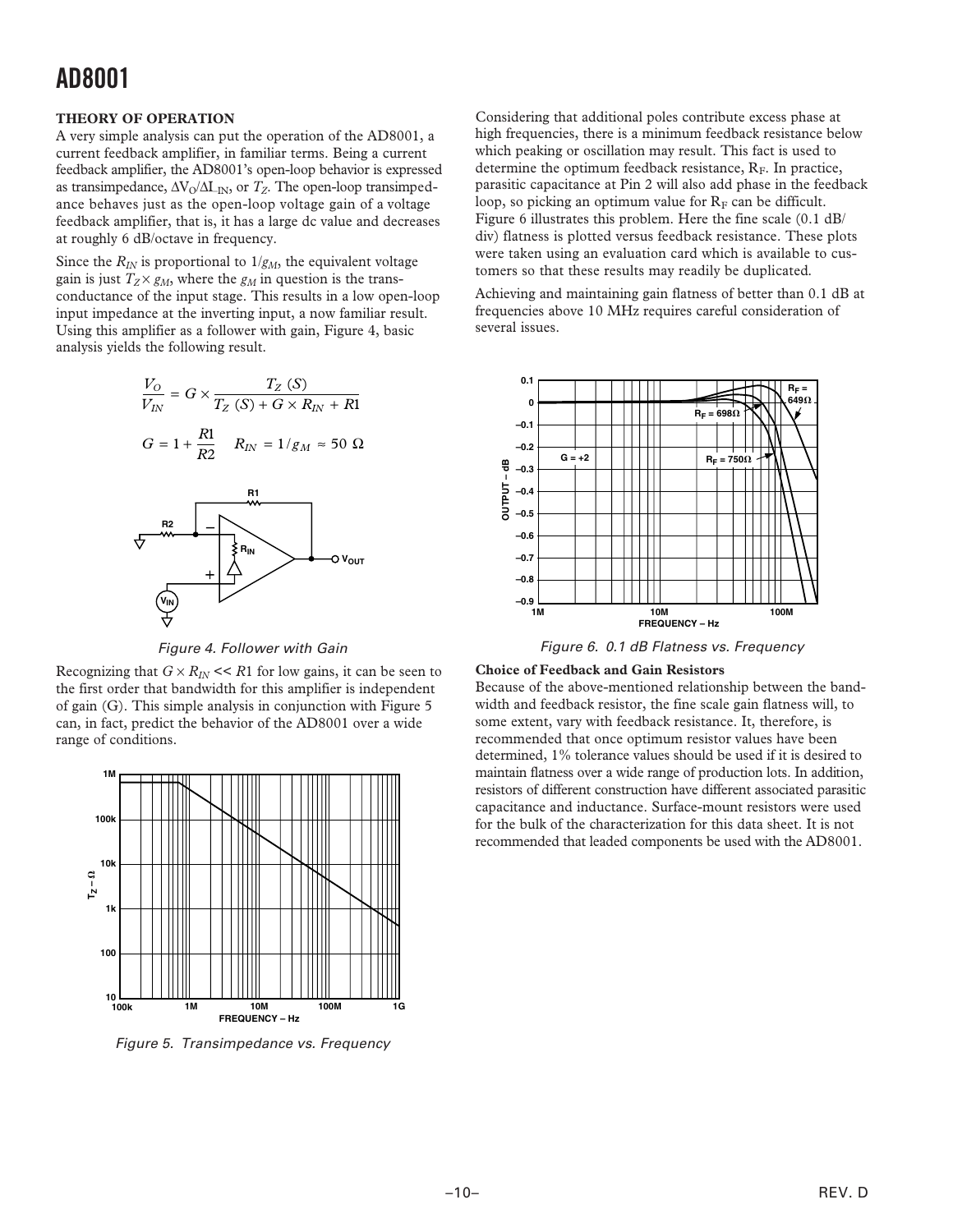### **Printed Circuit Board Layout Considerations**

As to be expected for a wideband amplifier, PC board parasitics can affect the overall closed-loop performance. Of concern are stray capacitances at the output and the inverting input nodes. If a ground plane is to be used on the same side of the board as the signal traces, a space (5 mm min) should be left around the signal lines to minimize coupling. Additionally, signal lines connecting the feedback and gain resistors should be short enough so that their associated inductance does not cause high frequency gain errors. Line lengths on the order of less than 5 mm are recommended. If long runs of coaxial cable are being driven, dispersion and loss must be considered.

### **Power Supply Bypassing**

Adequate power supply bypassing can be critical when optimizing the performance of a high frequency circuit. Inductance in the power supply leads can form resonant circuits that produce peaking in the amplifier's response. In addition, if large current transients must be delivered to the load, then bypass capacitors (typically greater than 1 µF) will be required to provide the best settling time and lowest distortion. A parallel combination of 4.7 µF and 0.1 µF is recommended. Some brands of electrolytic capacitors will require a small series damping resistor  $\approx 4.7 \Omega$  for optimum results.

### **DC Errors and Noise**

There are three major noise and offset terms to consider in a current feedback amplifier. For offset errors, refer to the equation below. For noise error the terms are root-sum-squared to give a net output error. In the circuit in Figure 7 they are input offset  $(V<sub>IO</sub>)$ , which appears at the output multiplied by the noise gain of the circuit  $(1 + R_F/R_I)$ , noninverting input current  $(I_{BN} \times R_N)$ also multiplied by the noise gain, and the inverting input current, which when divided between  $R<sub>F</sub>$  and  $R<sub>I</sub>$  and subsequently multiplied by the noise gain always appears at the output as  $I_{BN} \times R_F$ . The input voltage noise of the AD8001 is a low 2 nV/ √*Hz*. At low gains though the inverting input current noise times  $R<sub>F</sub>$  is the dominant noise source. Careful layout and device matching contribute to better offset and drift specifications for the AD8001 compared to many other current feedback amplifiers. The typical performance curves in conjunction with the following equations can be used to predict the performance of the AD8001 in any application.



Figure 7. Output Offset Voltage

#### **Driving Capacitive Loads**

The AD8001 was designed primarily to drive nonreactive loads. If driving loads with a capacitive component is desired, best frequency response is obtained by the addition of a small series resistance, as shown in Figure 8. The accompanying graph shows the optimum value for  $R_{\text{SERIES}}$  versus capacitive load. It is worth noting that the frequency response of the circuit when driving large capacitive loads will be dominated by the passive roll-off of  $R_{\text{SERIES}}$  and  $C_L$ .



Figure 8. Driving Capacitive Loads



Figure 9. Recommended R<sub>SERIES</sub> vs. Capacitive Load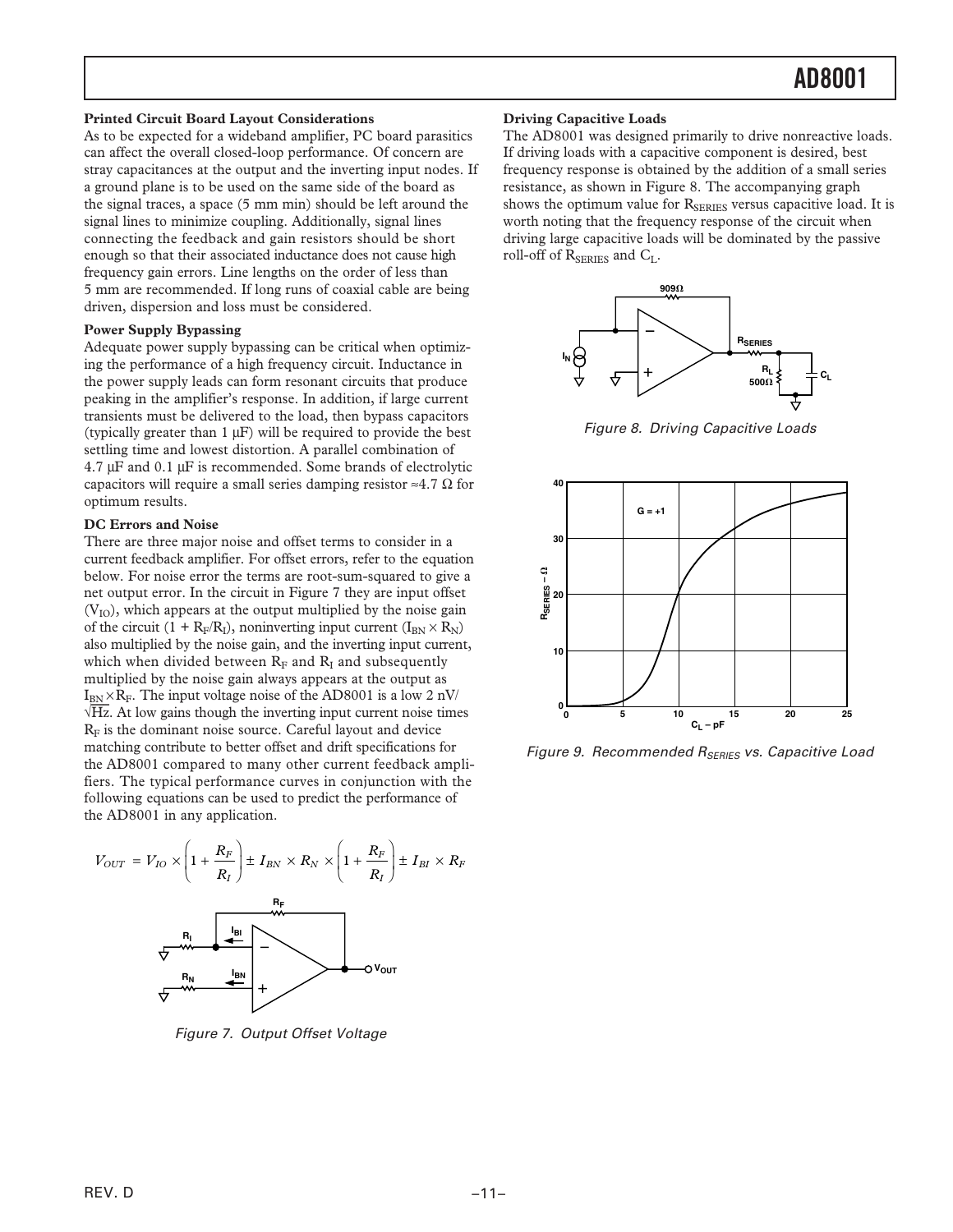## **Communications**

Distortion is a key specification in communications applications. Intermodulation distortion (IMD) is a measure of the ability of an amplifier to pass complex signals without the generation of spurious harmonics. The third order products are usually the most problematic since several of them fall near the fundamentals and do not lend themselves to filtering. Theory predicts that the third order harmonic distortion components increase in power at three times the rate of the fundamental tones. The specification of third order intercept as the virtual point where fundamental and harmonic power are equal is one standard measure of distortion performance. Op amps used in closed-loop applications do not always obey this simple theory. At a gain of +2, the AD8001 has performance summarized in Figure 10. Here the worst third order products are plotted versus input power. The third order intercept of the AD8001 is +33 dBm at 10 MHz.



Figure 10. Third Order IMD;  $F_1 = 10$  MHz,  $F_2 = 12$  MHz

## **Operation as a Video Line Driver**

The AD8001 has been designed to offer outstanding performance as a video line driver. The important specifications of differential gain (0.01%) and differential phase (0.025°) meet the most exacting HDTV demands for driving one video load. The AD8001 also drives up to two back terminated loads as shown in Figure 11, with equally impressive performance (0.01%, 0.07°). Another important consideration is isolation between loads in a multiple load application. The AD8001 has more than 40 dB of isolation at 5 MHz when driving two 75  $Ω$  back terminated loads.



Figure 11. Video Line Driver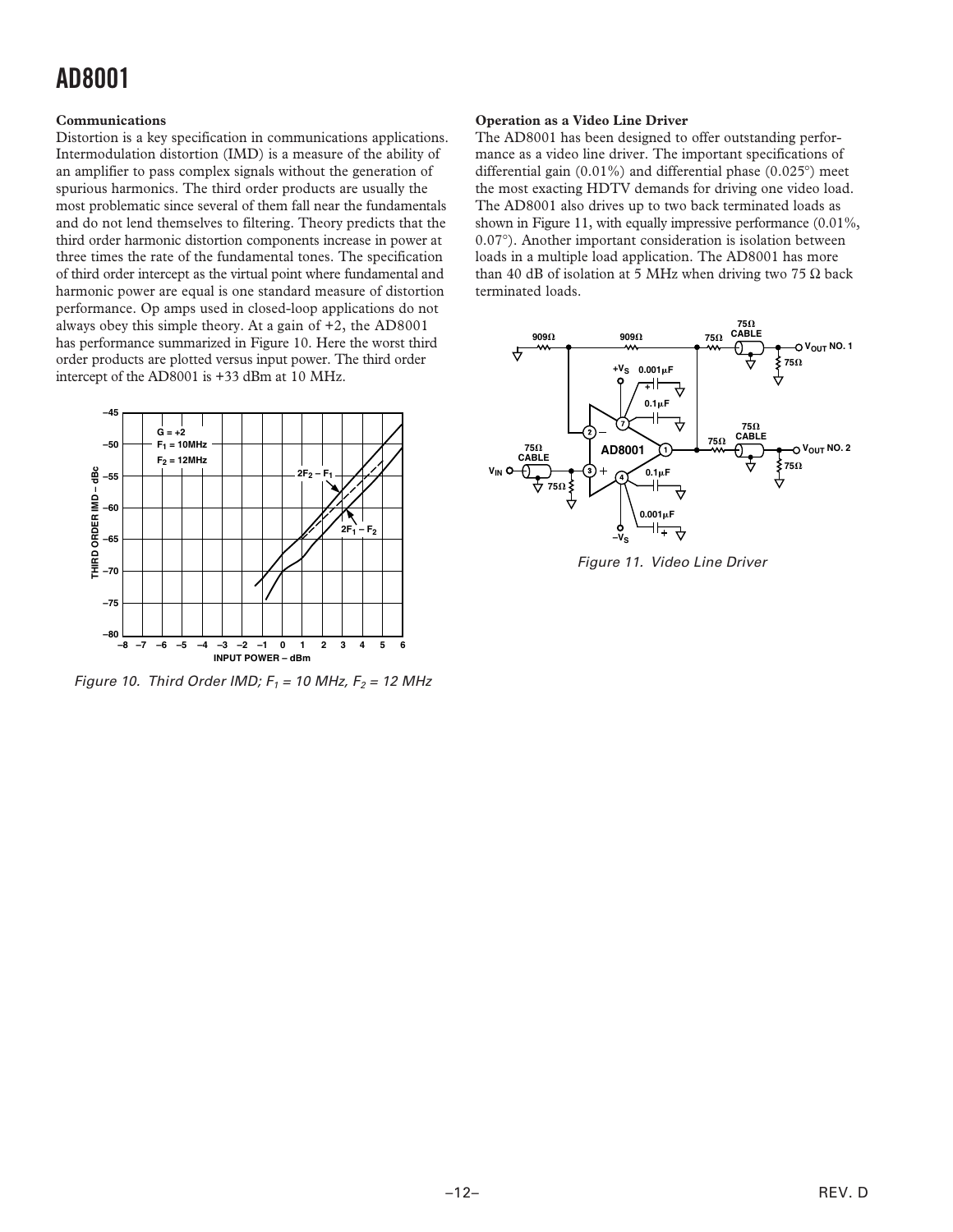## **Driving A-to-D Converters**

The AD8001 is well suited for driving high speed analog-todigital converters such as the AD9058. The AD9058 is a dual 8-bit 50 MSPS ADC. In the circuit below, the AD8001 is shown driving the inputs of the AD9058, which are configured for 0 V to 2 V ranges. Bipolar input signals are buffered, amplified  $(-2x)$ , and offset (by  $+1.0$  V) into the proper input range of the ADC. Using the AD9058's internal +2 V reference connected to both ADCs as shown in Figure 12 reduces the number of external components required to create a complete data acquisition system. The 20  $\Omega$  resistors in series with ADC inputs are used to help the AD8001s drive the 10 pF ADC input capacitance. The AD8001 only adds 100 mW to the power consumption while not limiting the performance of the circuit.



Figure 12. AD8001 Driving a Dual A-to-D Converter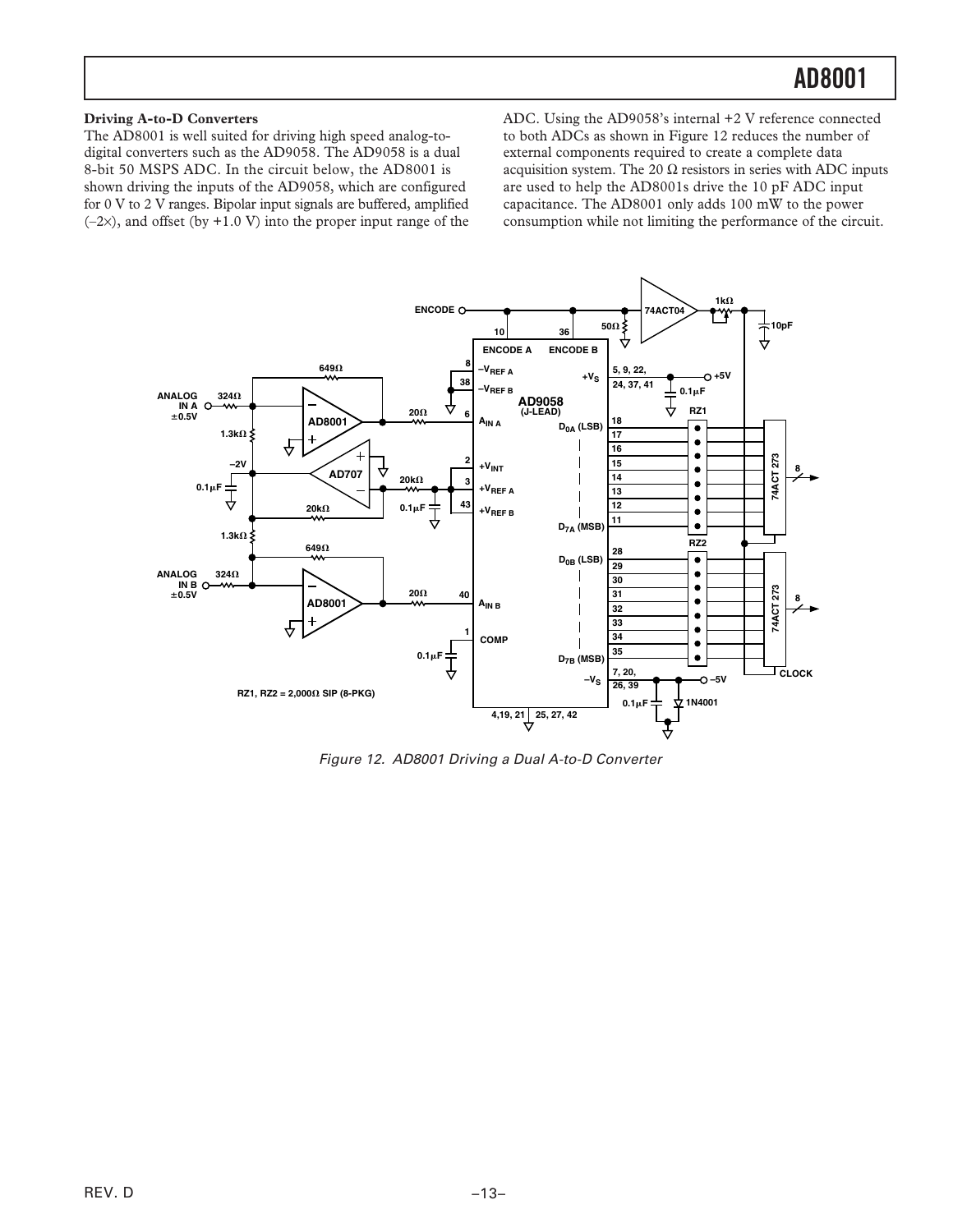## **Layout Considerations**

The specified high speed performance of the AD8001 requires careful attention to board layout and component selection. Proper  $R_F$  design techniques and low parasitic component selection are mandatory.

The PCB should have a ground plane covering all unused portions of the component side of the board to provide a low impedance ground path. The ground plane should be removed from the area near the input pins to reduce stray capacitance.

Chip capacitors should be used for supply bypassing (see Figure 13). One end should be connected to the ground plane and the other within 1/8 inch of each power pin. An additional large

(4.7 µF–10 µF) tantalum electrolytic capacitor should be connected in parallel, but not necessarily so close, to supply current for fast, large-signal changes at the output.

The feedback resistor should be located close to the inverting input pin in order to keep the stray capacitance at this node to a minimum. Capacitance variations of less than 1 pF at the inverting input will significantly affect high speed performance.

Stripline design techniques should be used for long signal traces (greater than about 1 inch). These should be designed with a characteristic impedance of 50  $\Omega$  or 75  $\Omega$  and be properly terminated at each end.



*Inverting Configuration Supply Bypassing*

*Noninverting Configuration*

Figure 13. Inverting and Noninverting Configurations for Evaluation Boards

|                              | AD8001AN (PDIP)<br>Gain |      |      |       |        | <b>AD8001AR (SOIC)</b><br>Gain |      |      |       |        | <b>AD8001ART (SOT-23-5)</b><br>Gain |      |      |       |        |
|------------------------------|-------------------------|------|------|-------|--------|--------------------------------|------|------|-------|--------|-------------------------------------|------|------|-------|--------|
| Component                    | $-1$                    | $+1$ | $+2$ | $+10$ | $+100$ | $-1$                           | $+1$ | $+2$ | $+10$ | $+100$ | $-1$                                | $+1$ | $+2$ | $+10$ | $+100$ |
| $R_F(\Omega)$                | 649                     | 1050 | 750  | 470   | 1000   | 604                            | 953  | 681  | 470   | 1000   | 845                                 | 1000 | 768  | 470   | 1000   |
| $R_G(\Omega)$                | 649                     |      | 750  | 51    | 10     | 604                            |      | 681  | 51    | 10     | 845                                 |      | 768  | 51    | 10     |
| $R_0$ (Nominal) ( $\Omega$ ) | 49.9                    | 49.9 | 49.9 | 49.9  | 49.9   | 49.9                           | 49.9 | 49.9 | 49.9  | 49.9   | 49.9                                | 49.9 | 49.9 | 49.9  | 49.9   |
| $R_S(\Omega)$                | $\Omega$                |      |      |       |        | $\Omega$                       |      |      |       |        | $\Omega$                            |      |      |       |        |
| $R_T$ (Nominal) ( $\Omega$ ) | 54.9                    | 49.9 | 49.9 | 49.9  | 49.9   | 54.9                           | 49.9 | 49.9 | 49.9  | 49.9   | 54.9                                | 49.9 | 49.9 | 49.9  | 49.9   |
| Small Signal                 | 340                     | 880  | 460  | 260   | 20     | 370                            | 710  | 440  | 260   | 20     | 240                                 | 795  | 380  | 260   | 20     |
| BW (MHz)                     |                         |      |      |       |        |                                |      |      |       |        |                                     |      |      |       |        |
| 0.1 dB Flatness<br>(MHz)     | 105                     | 70   | 105  |       |        | 130                            | 100  | 120  |       |        | 110                                 | 300  | 145  |       |        |

### **Table I. Recommended Component Values**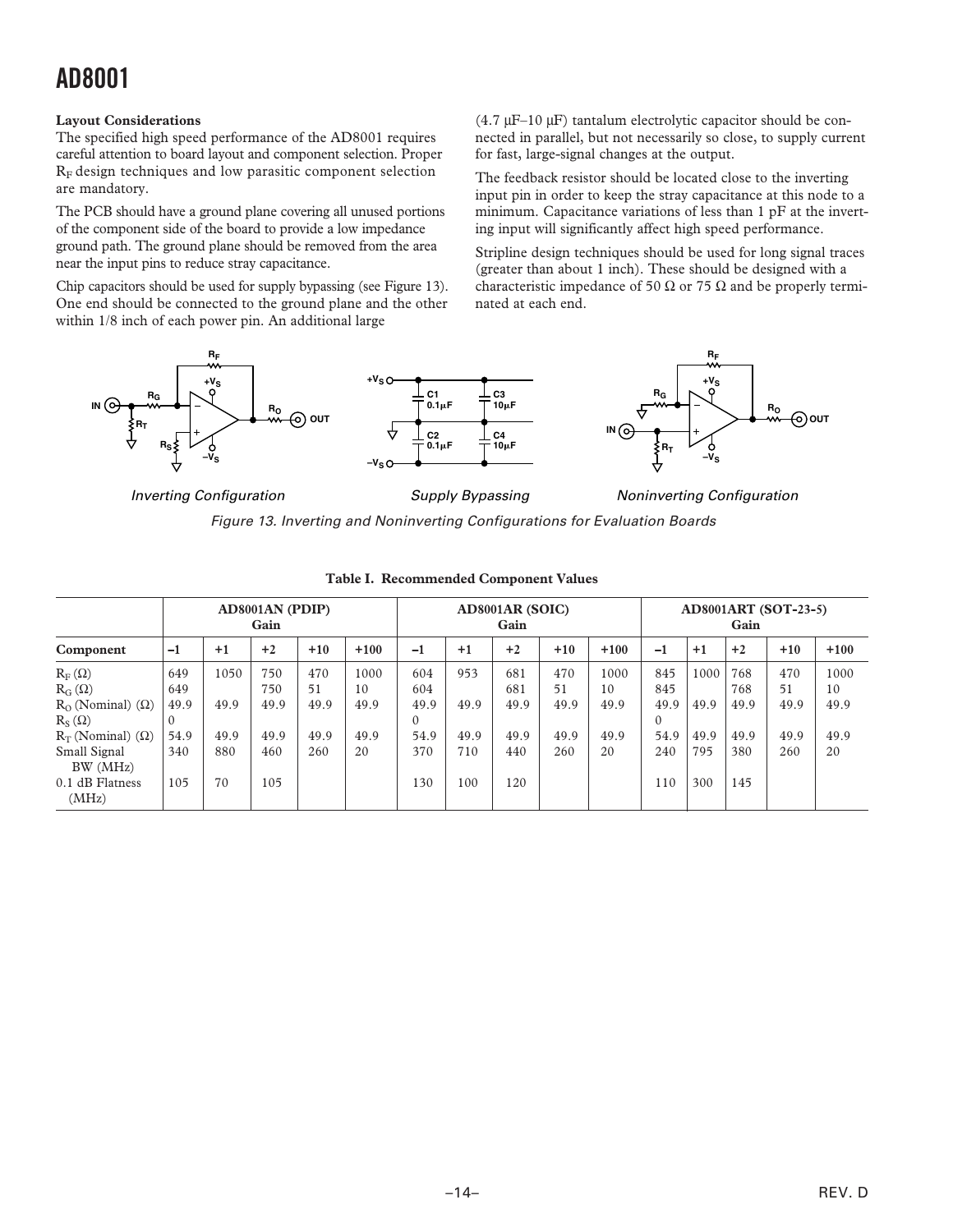## **OUTLINE DIMENSIONS**

#### **8-Lead Plastic Dual In-Line Package [PDIP] (N-8)**

Dimensions shown in inches and (millimeters)



**CONTROLLING DIMENSIONS ARE IN INCHES; MILLIMETER DIMENSIONS (IN PARENTHESES) ARE ROUNDED-OFF INCH EQUIVALENTS FOR REFERENCE ONLY AND ARE NOT APPROPRIATE FOR USE IN DESIGN COMPLIANT TO JEDEC STANDARDS MO-095AA**



Dimensions shown in inches and (millimeters)



CONTROLLING DIMENSIONS ARE IN INCHES; MILLIMETERS DIMENSIONS<br>(IN PARENTHESES) ARE ROUNDED-OFF INCH EQUIVALENTS FOR<br>REFERENCE ONLY AND ARE NOT APPROPRIATE FOR USE IN DESIGN

#### **5-Lead Small Outline Transistor Package [SOT-23] (RT-5)**

#### **8-Lead Standard Small Outline Package [SOIC] (R-8)**

Dimensions shown in millimeters and (inches)



**CONTROLLING DIMENSIONS ARE IN MILLIMETERS; INCH DIMENSIONS (IN PARENTHESES) ARE ROUNDED-OFF MILLIMETER EQUIVALENTS FOR REFERENCE ONLY AND ARE NOT APPROPRIATE FOR USE IN DESIGN COMPLIANT TO JEDEC STANDARDS MS-012AA**

Dimensions shown in millimeters



**COMPLIANT TO JEDEC STANDARDS MO-178AA**